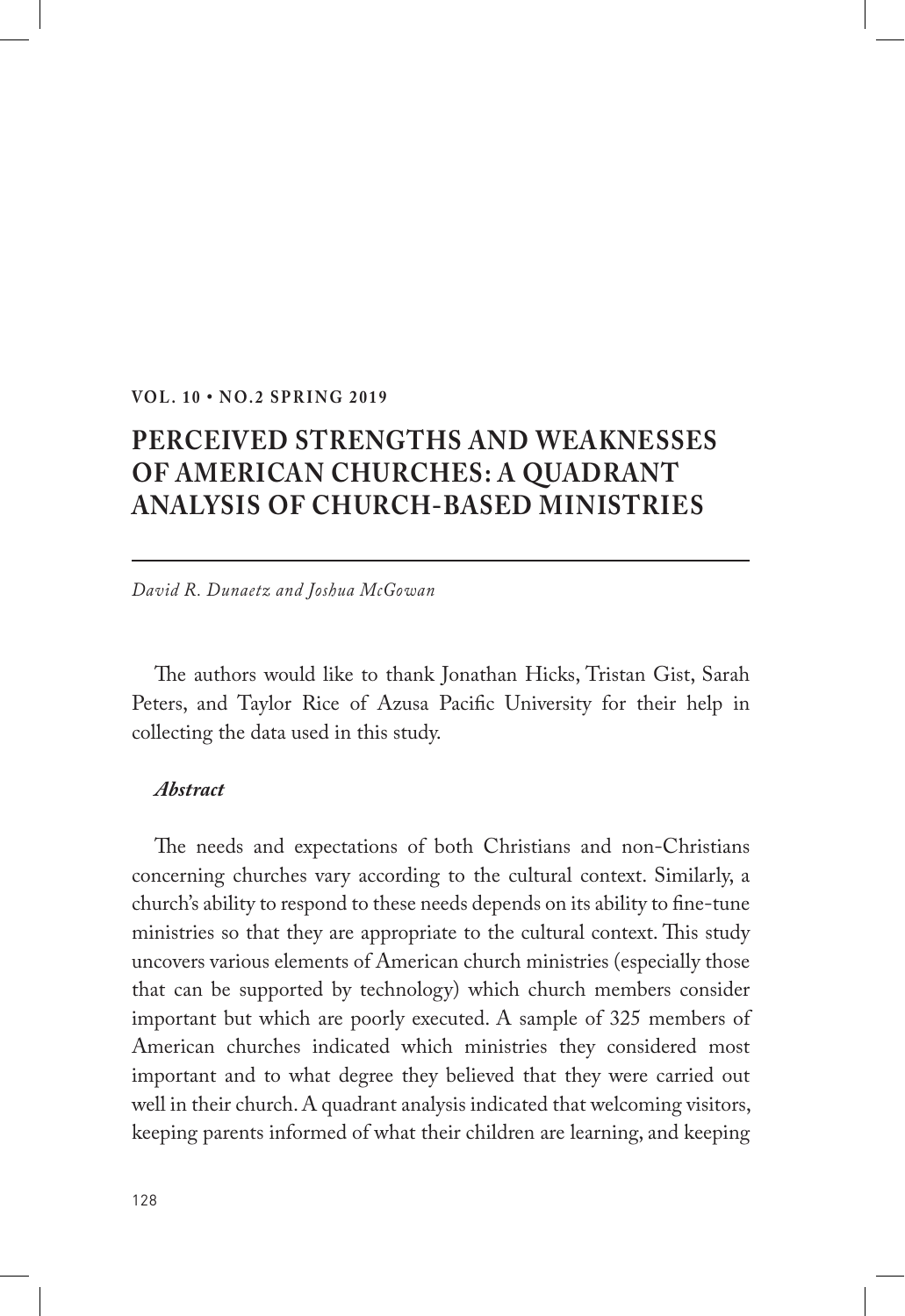parents informed of issues that arise during church activities were aspects of ministry generally rated as very important but poorly executed.

## **INTRODUCTION**

One way church leaders try to demonstrate the love of Christ is by developing and implementing programs that meet the needs of both Christians and non-Christians. These programs may seek to meet physical, emotional, and, especially, spiritual needs. If they are successful, meeting these needs results in, among other things, Christ-honoring families, a Biblical faith, healthy community, sincere worship, and true conversions. However, the needs of Christians and non-Christians, as well as a church's ability to meet these needs, vary greatly according to context.

The needs of Christians, who are typically already committed to a local manifestation of Christ's body, vary according to both the national and local context, as well as their personal context which may be influenced by factors such as their economic situation, their family, their race, their gender, their health, their life stage, their personality, their values, and their spiritual condition. Similarly, the needs of non-Christians, who are typically not yet involved in a church, will also depend on these factors. Just as people have varying needs, they also have different expectations for how churches can respond to these needs.

The ability of churches to respond to these needs also depends on many factors. These include the resources that are available to the church, including finances, facilities, and members who are available to serve others to meet these needs. The ability to respond to these needs also depends on knowing what they are. Just as the Apostle Paul prayed that the Philippians' "love would abound in more and more knowledge" so that they would be "able to discern what is best" (Phil. 1:9-10, NIV), church leaders' ability to meet these needs is limited by their knowledge of what they are. The more that pastoral staff members understand the needs people are experiencing, the better they can design programs and ministries to respond to these needs. The purpose of this study is to understand the importance placed on various ministries by American church attendees and to understand how well they believe their churches are carrying out these ministries. With this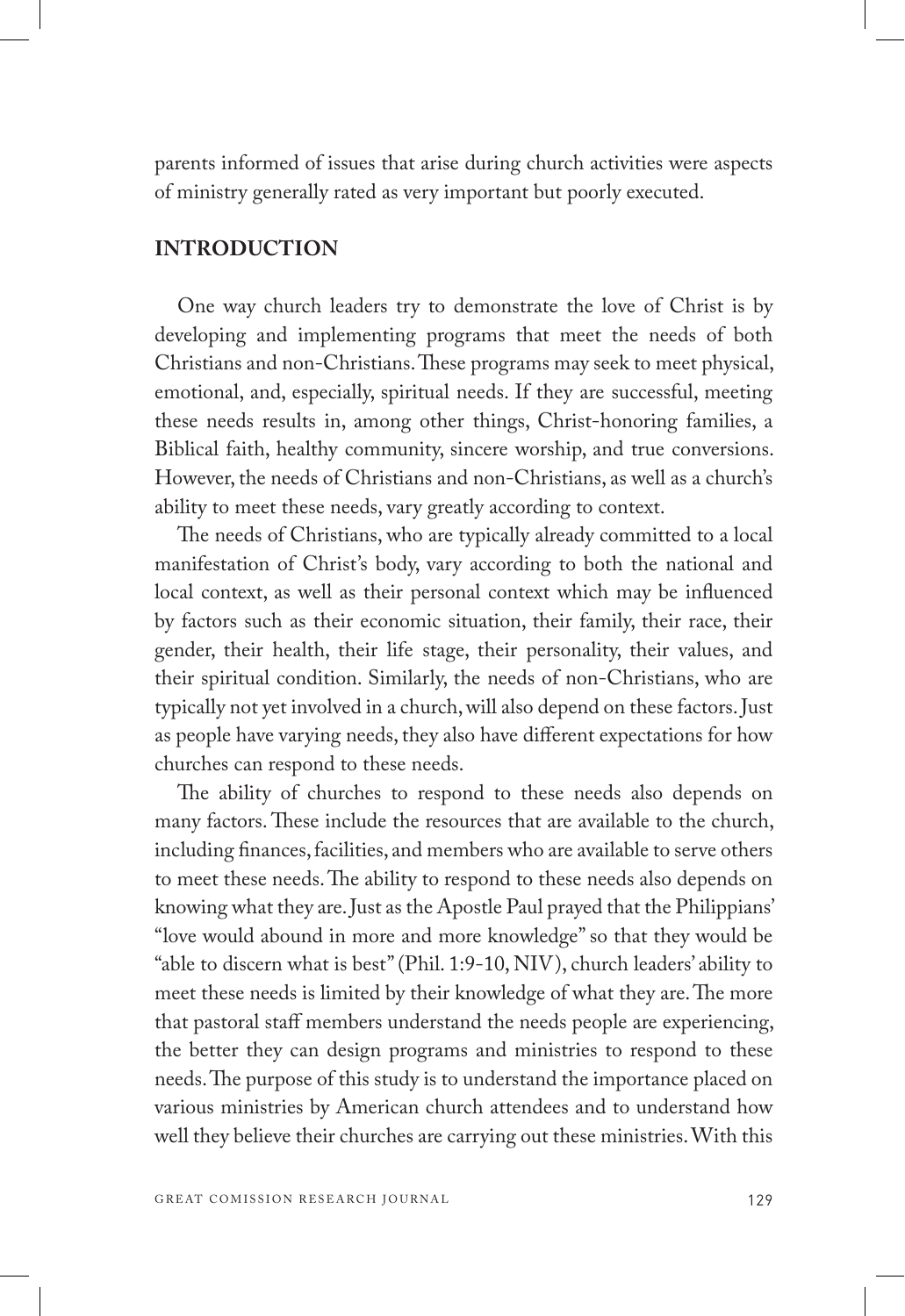information about the strengths and weaknesses of American churches in general, church leaders can examine their specific situation to assess the degree to which these strengths and weaknesses are present in their church. This study focuses especially on aspects of ministry which may be supported through electronic technology.

Pastors and other church leaders should obtain multiple perspectives on issues that are crucial to their ministry. Because we as humans are often unaware of the information that we are missing, we suffer from *blind spots*  that make us overconfident in our decisions (Bazerman & Tenbrunsel, 2011). In addition, we cannot remember or process all the information that we obtain, resulting in *information overload* (Eppler & Mengis, 2004). This results in the use of *heuristics*, mental shortcuts that work well for responding to common problems that humans have experienced for generations but which are often ineffective when facing novel or technological problems (Dunaetz, 2010; Kahneman, 2011; Tversky & Kahneman, 1974). One partial solution to these modern problems is *crowdsourcing*, enlisting the aid of multiple anonymous sources to provide relevant information that one would not be able to access otherwise (Brabham, 2008; Estellés-Arolas & González-Ladrón-De-Guevara, 2012).

To gain insight into the strengths and weaknesses of present-day churches in the United States, the wisdom of lay people can be both insightful and useful. Because lay people are involved in ministries in a way that pastoral staff (especially in large churches) may not be, their insights may compensate for staff blind spots. In this study, we crowdsourced a wide range of questions to people who attend American churches, asking, "How important are various church ministries in your eyes?" and "How well does your church carry out these ministries?" The responses to these two questions are interpreted via a *quadrant* (or *importance-performance*) *analysis* (Ennew, Reed, & Binks, 1993; Martilla & James, 1977).

A quadrant analysis allows organizational leaders to understand what service users, service providers, and observers think of the programs and services provided by one or more organizations. This study focuses on the services and programs provided by American churches. The participants in the study provided information about how important they think various aspects of church ministry are and their assessment of how well they are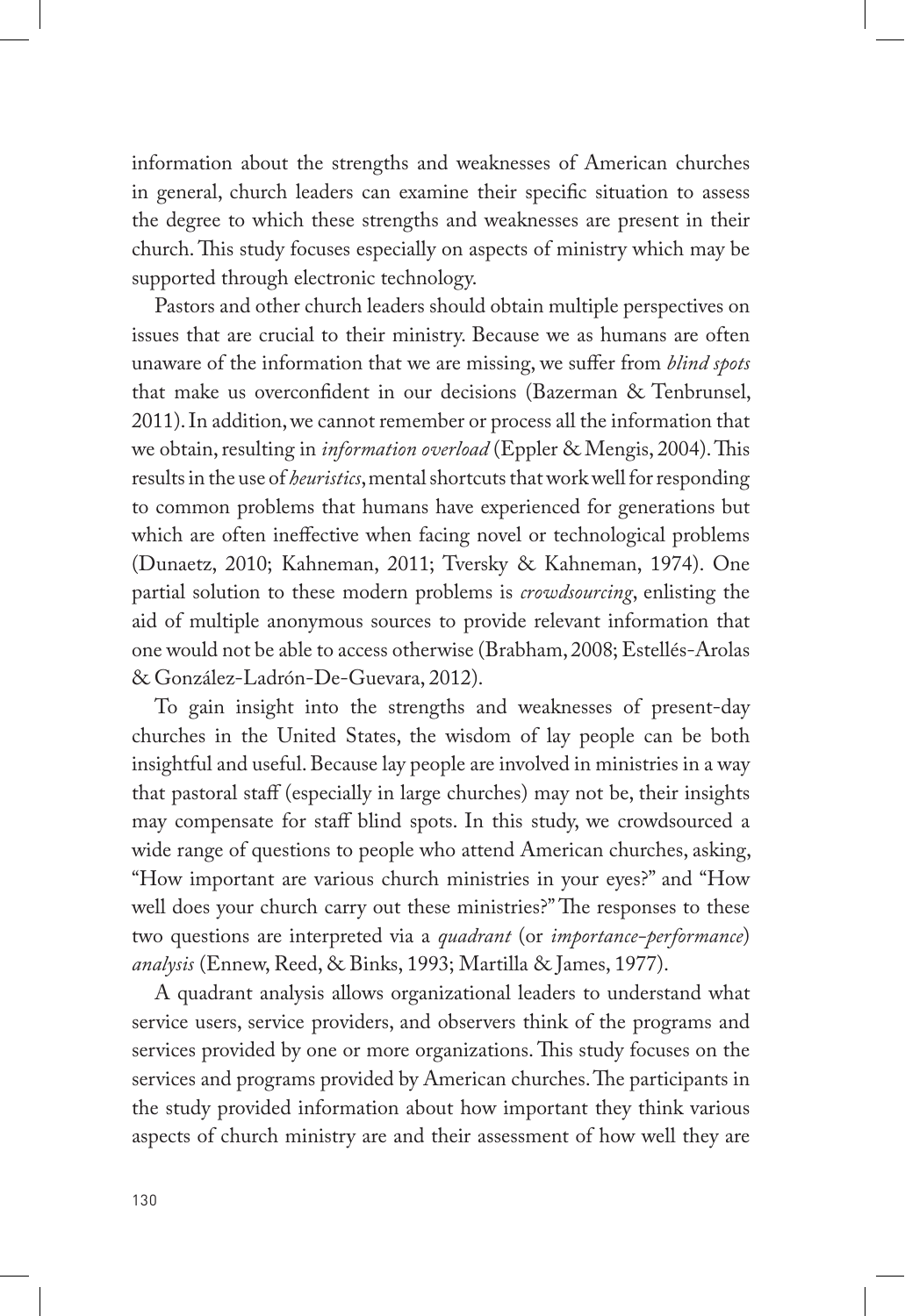being carried out in their church. If the variation in the responses' average scores is greater than what one would expect by chance, then there is good evidence that the participants' experiences with churches are sufficient, and that the churches examined are sufficiently similar to one another, to determine genuine trends. For this study, the trends consist of differences in how important the various aspects of church ministry are to church attendees, as well as the perceived quality of these ministry aspects.

Each aspect of church ministries evaluated is classified into one of four categories or quadrants based on the overall average rating: 1) High Quality/ High Importance, 2) Low Quality/High Importance, 3) Low Quality/Low Importance, and 4) High Quality/Low Importance. The second quadrant is the most useful for knowing how to improve ministries; it indicates the aspects of ministry which church members think are important but which are carried out poorly. This information can help the pastoral staff focus their limited resources on those aspects of ministry which are perceived to be most important and most in need of improvement. The information will enable the pastoral staff to better serve the congregation by concentrating their change efforts on aspects of their programs which can respond to the greatest felt needs.

Such an analysis, informed by lay members, is not sufficient to determine God's will for a church. It is but one piece in the puzzle. The leading of the Holy Spirit (Van Gelder, 2007) and a biblically-informed theology of ministry priorities (Little, 2016a, 2016b) should always play a more important role in determining God's will for a church than the opinions of the attendees.

## **METHOD**

In the context of a service project performed for an organization (EvangelizeUSA.com) which wished to improve a church ministry smartphone and web app (ChurchPlanner), a team of graduate students studying organizational psychology at Azusa Pacific University recruited American church attendees to participate in an online survey of their church experience. Participants indicated their beliefs concerning the importance of various aspects of their church's ministry as well as their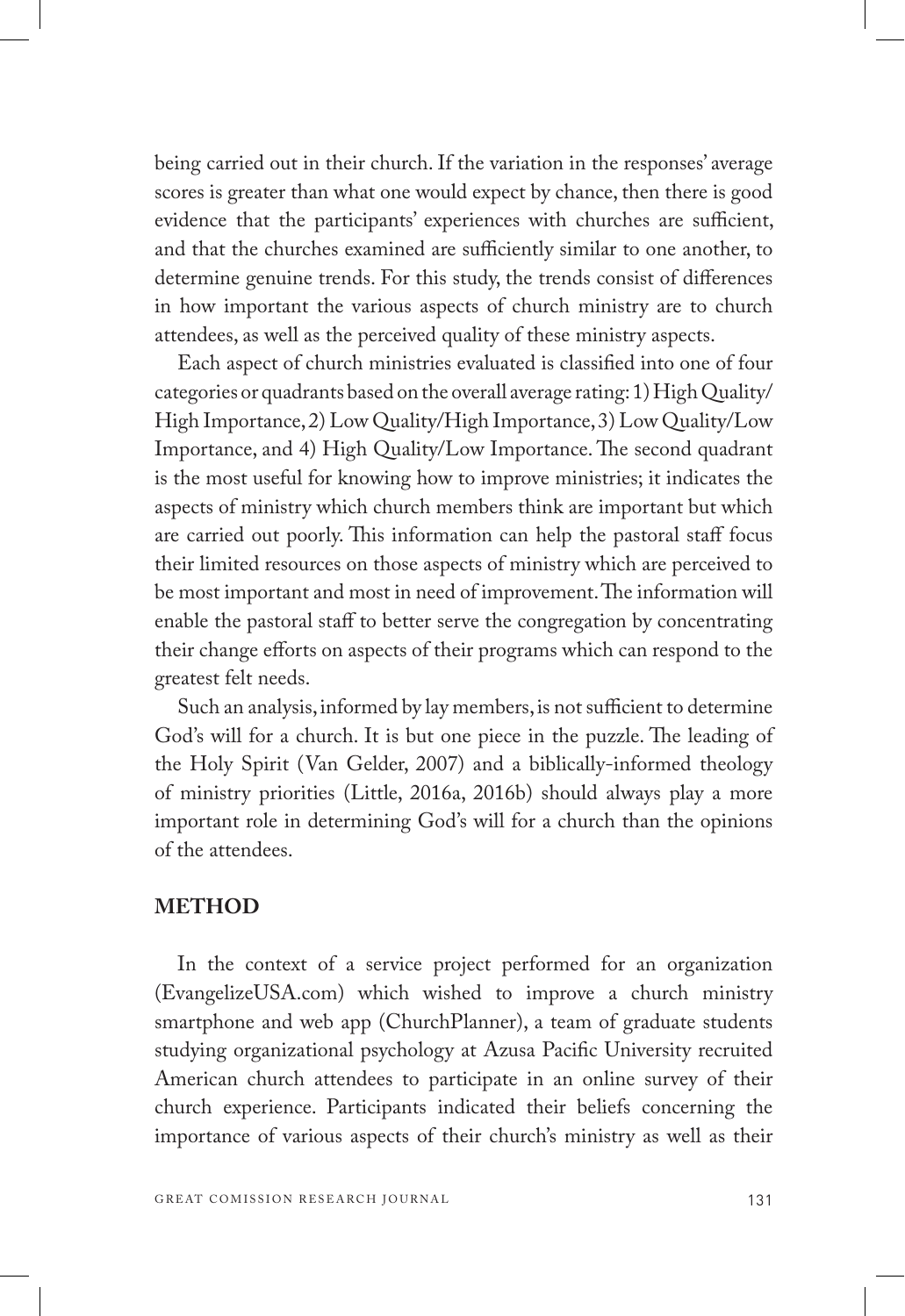beliefs concerning the quality of these programs.

#### **Participants**

A total of 374 participants were recruited via the social media of team members. Those who agreed with the statement "I rarely or never attend a church service" were excluded from the study as well as those who did not live in the United States, leaving 325 church attendees who provided usable data. Participants were 78.5% female, 68.9% were married or in a domestic partnership, and 76.6% were white. Their ages ranged from 20 to 85 years old, with a mean of 38.1 years. The majority of respondents lived in California (66.2%); the remainder lived in 31 states, especially Alabama, Colorado, Michigan, and Missouri.

Participants also indicated if they were parents of children or youth in the church (33.3%) and if they volunteered in the children's ministry or youth ministry of the church (40.9%). If they belonged to either (or both) of these two categories, they were asked to evaluate specific aspects of their church's ministries from their point of view as a parent or as a volunteer.

#### **Measures**

All participants expressed, first, how important they believed 19 aspects of church ministry were. Then they indicated the degree to which they agreed with statements saying that these 19 aspects of church ministry were carried out well, indicating their perception of the quality. In addition, parents responded to statements concerning 5 aspects of the children's ministry or youth ministry. Volunteers in the children's ministry and youth ministry responded to 6 statements concerning ministry elements that were especially relevant to them. Each participant thus responded to between 19 and 30 aspects of ministry (See "Ministry Elements" in Table 1). All aspects of ministry were chosen because they are each (in some way) susceptible to being improved (or at least modernized) by the use of electronic technology.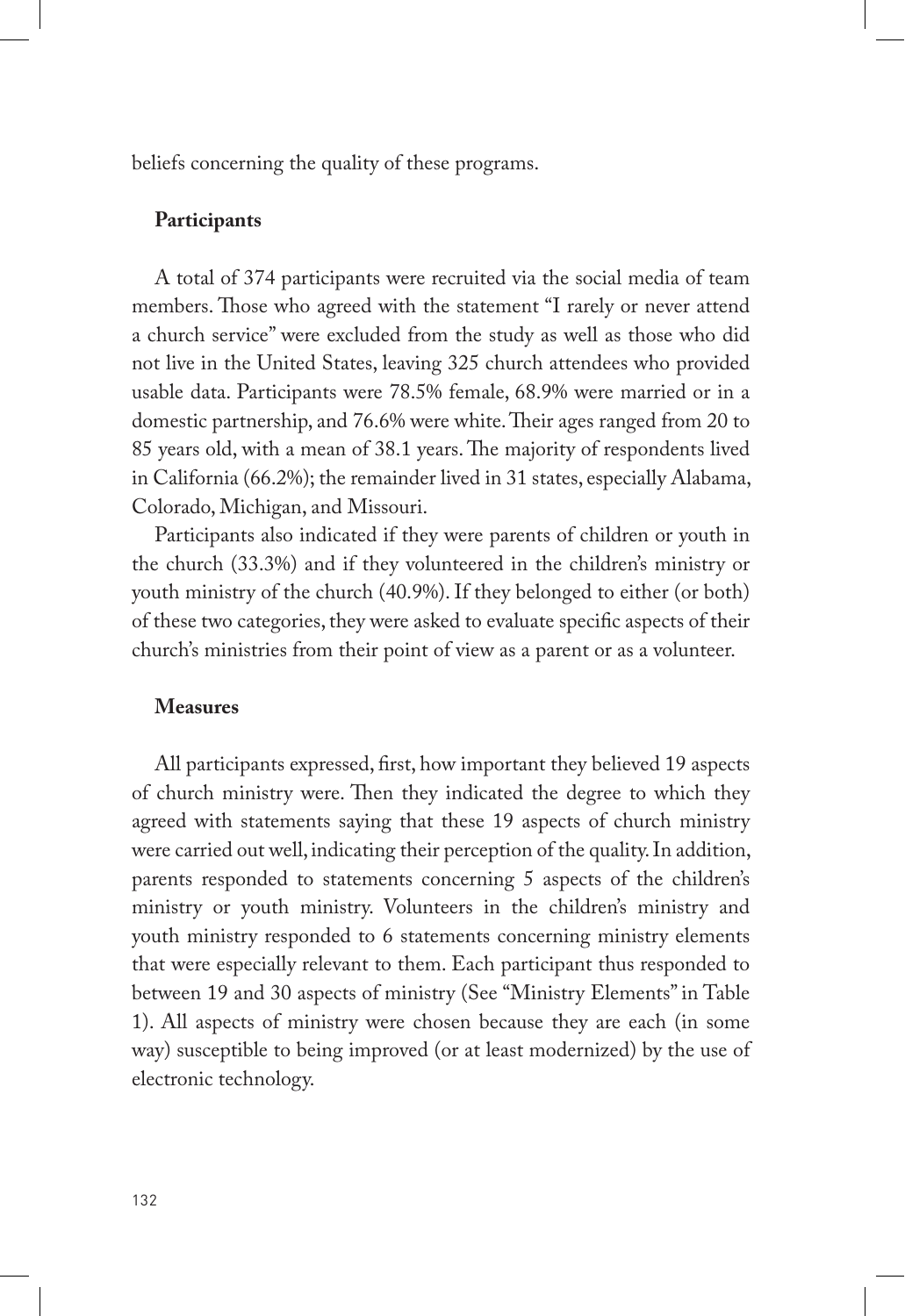## **Table 1***. Labels, Quality Score, and Importance Score of the Ministry Elements*

| Label in Figure 1              | <b>Ministry Element</b>                                          | Quality | Importance |
|--------------------------------|------------------------------------------------------------------|---------|------------|
| Age of Musicians               | A mixture of both older and younger musicians and singers        |         |            |
|                                | on the worship team                                              | $-0.73$ | $-1.38$    |
| <b>Bible Reading Plan</b>      | A church-wide Bible reading plan                                 | $-2.76$ | $-1.94$    |
| <b>Church Diversity</b>        | A church comprised of a racially diverse group of people.        | $-2.42$ | $-0.40$    |
| <b>Efficient Check-In</b>      | An efficient check-in procedure for children's ministry          |         |            |
| (Parental View)                | (Parental View)                                                  | 1.43    | $-0.12$    |
| <b>Efficient Check-In</b>      | An efficient check-in procedure for children's ministry          |         |            |
| (Volunteer View)               | (Volunteer View)                                                 | 0.35    | 0.09       |
| <b>Enjoyable Songs</b>         | Singing songs I enjoy                                            | 0.57    | $-0.64$    |
| <b>Feeling Welcome</b>         | Feeling welcomed when I arrive at my church                      | 1.18    | 0.45       |
| Growth In Faith                | Teaching in the children's ministry and/or youth group that      |         |            |
| (Parental View)                | enables a child to grow in his or her faith (Parental View)      |         |            |
|                                |                                                                  | 0.15    | 1.78       |
| Growth In Faith                | Teaching in the children's ministry and/or youth group that      |         |            |
| (Volunteer View)               | enables a child to grow in his or her faith (Volunteer View)     | 0.56    | 1.62       |
| Info on Children's             | Receiving information on what my child is learning in            |         |            |
| Learning (Parental View)       | children's ministry and/or in youth group (Parental View)        | $-0.62$ | 0.66       |
| Info on Children's             | Parents receiving information on what their child is learning    |         |            |
| Learning (Volunteer            | in children's ministry and/or in youth group (Volunteer          |         |            |
| View)                          | View)                                                            | $-0.35$ | 0.49       |
| Known by Leadership            | Someone in my church leadership knows me well                    | $-0.18$ | $-0.29$    |
| Lyric Timing                   | The words on the screen corresponding to the lyrics being        |         |            |
|                                | sung                                                             | 0.85    | 0.19       |
| Music Key                      | The key chosen for songs is neither too high nor too low         | $-0.79$ | $-1.47$    |
| Online Availability of         | Ability to access previous sermons online                        |         |            |
| Sermon                         |                                                                  | 0.31    | $-0.63$    |
| <b>Online Giving</b>           | Ability to donate and/or tithe online                            | 0.23    | $-1.37$    |
| <b>Parental Notification</b>   | Ability to receive notifications quickly if an issue arises with |         |            |
| (Parental View)                | my child (Parental View)                                         | $-0.11$ | 1.07       |
| <b>Parental Notification</b>   | Quick notifications of parents when issues arise with their      |         |            |
| (Volunteer View)               | child in children's ministry and/or youth group (Volunteer       |         |            |
|                                | View)                                                            | 0.53    | 1.04       |
| Prepared Worship Team          | A well-prepared worship team                                     | 1.04    | 0.25       |
| Safe Check-In (Parental        | A check-in procedure which ensures the children's safety         |         |            |
| View)                          | (Parental View)                                                  | 0.64    | 0.69       |
| Safe Check-In (Volunteer       | A check-in procedure which ensures the children's safety         |         |            |
| View)                          | (Volunteer View)                                                 | 0.10    | 1.32       |
| Schedule Awareness of          | Knowing well in advance when I'm scheduled to volunteer          |         |            |
| <b>Volunteers</b>              | in children's ministry or youth group                            | 0.84    | 0.61       |
| <b>Small Groups</b>            | Life groups/small groups that would be appropriate for me        |         |            |
|                                | to join                                                          | 0.61    | 0.65       |
| Song Transitions               | Smooth transitions between songs                                 | 0.49    | $-1.07$    |
| <b>Sufficient New Songs</b>    | The introduction of new songs                                    | $-0.33$ | $-1.14$    |
| <b>Sufficient Old Songs</b>    | The incorporation of older songs                                 | $-1.43$ | $-0.96$    |
| <b>Volunteer Opportunities</b> | Volunteer opportunities for me to serve                          | 1.41    | 0.61       |
| Website                        | An informative church website                                    | $-0.97$ | $-0.43$    |
| <b>Welcoming Guests</b>        | First-time guests feeling welcomed                               | $-0.75$ | 1.21       |
| <b>Worship Excitement</b>      | An exciting church service                                       | 0.16    | $-0.89$    |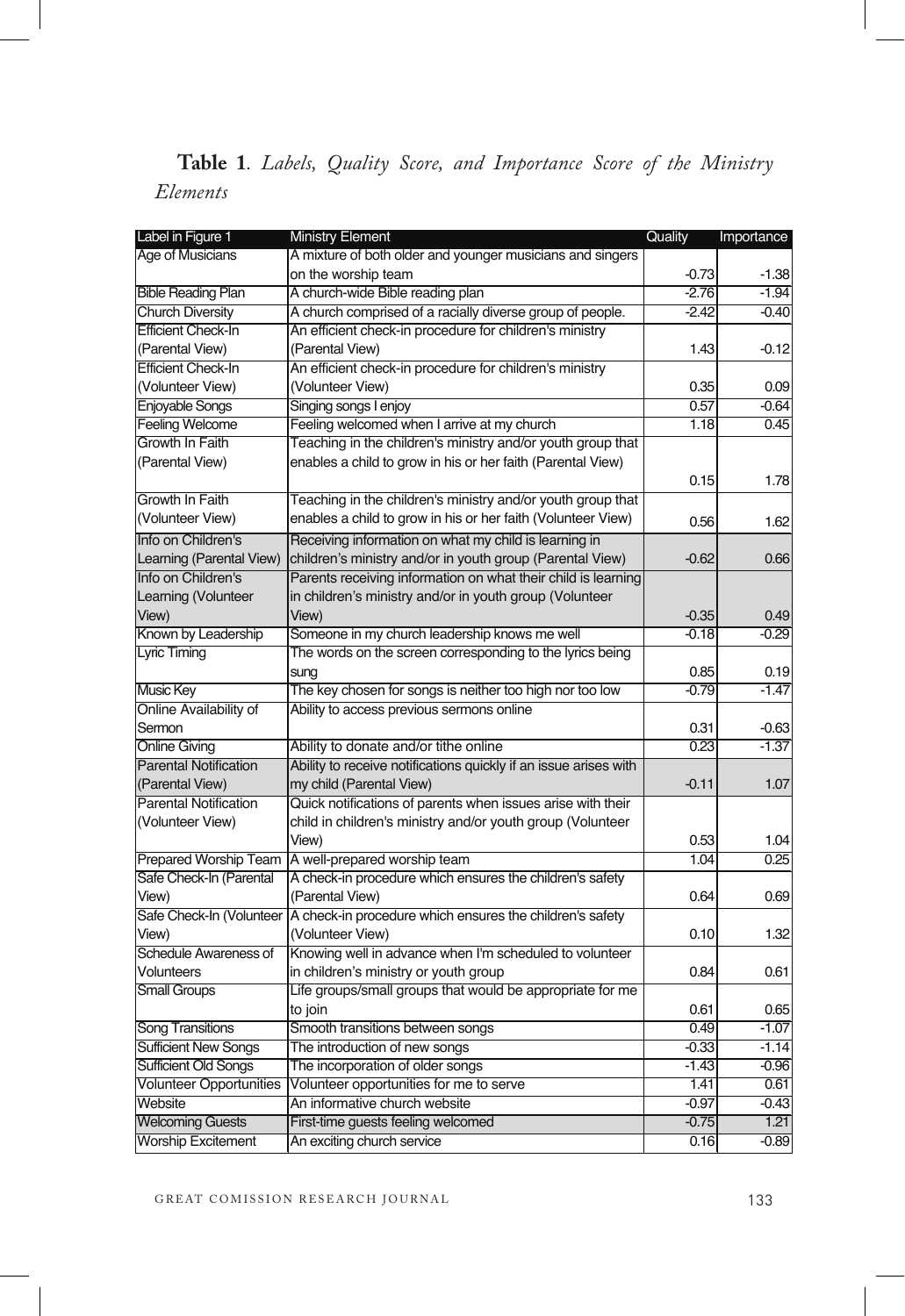Note: Quality and importance scores are standardized scores of the average ratings provided by American church attendees (*N* = 325). Cells in grey indicate ministries elements rated as above average in importance but below average in quality.

## **RESULTS**

 Because the data for this study came from many different churches, all of which may have had different strengths and weaknesses, a one-way analysis of variance was performed on both the importance data and the performance data to see if there were overarching trends in differences in how participants viewed the different ministries. If there were no significant differences in the averages reported by the participants, the differences between those viewed as above average and those viewed as below average could be attributed to chance. However, both the differences in importance scores  $(F(29, 7109) = 47.64, p < .001)$  and the differences in performance scores  $(F(29, 7081) = 22.18$ ,  $p < .001$ ) were significant. These differences justify the use of a quadrant analysis to understand better what ministry domains might be priority targets for improvement. Clear trends indicate the importance that American church attendees accord to certain aspects of ministry and the perceived quality of their implementation.

## **Importance of Ministries**

The average importance accorded to each of the 30 ministry aspects is shown in Table 1. The overall average of these scores is 3.07 on a 1 (least important) to 5 (most important) scale. The standard deviation<sup>1</sup> of these scores is .40. The most important aspects of ministry were the spiritual growth of children (from the parents' perspective), the spiritual growth of children (from the volunteers' perspective), the safety of checkin procedures for children's ministries (from the volunteers' perspective), and the welcoming of guests to the church. The ministry aspects in this

<sup>1</sup> The standard deviation measures how spread out scores are. Approximately 68% of the scores in a normally distributed sample will be within one standard deviation of the mean, and 95% will be within two standard deviations.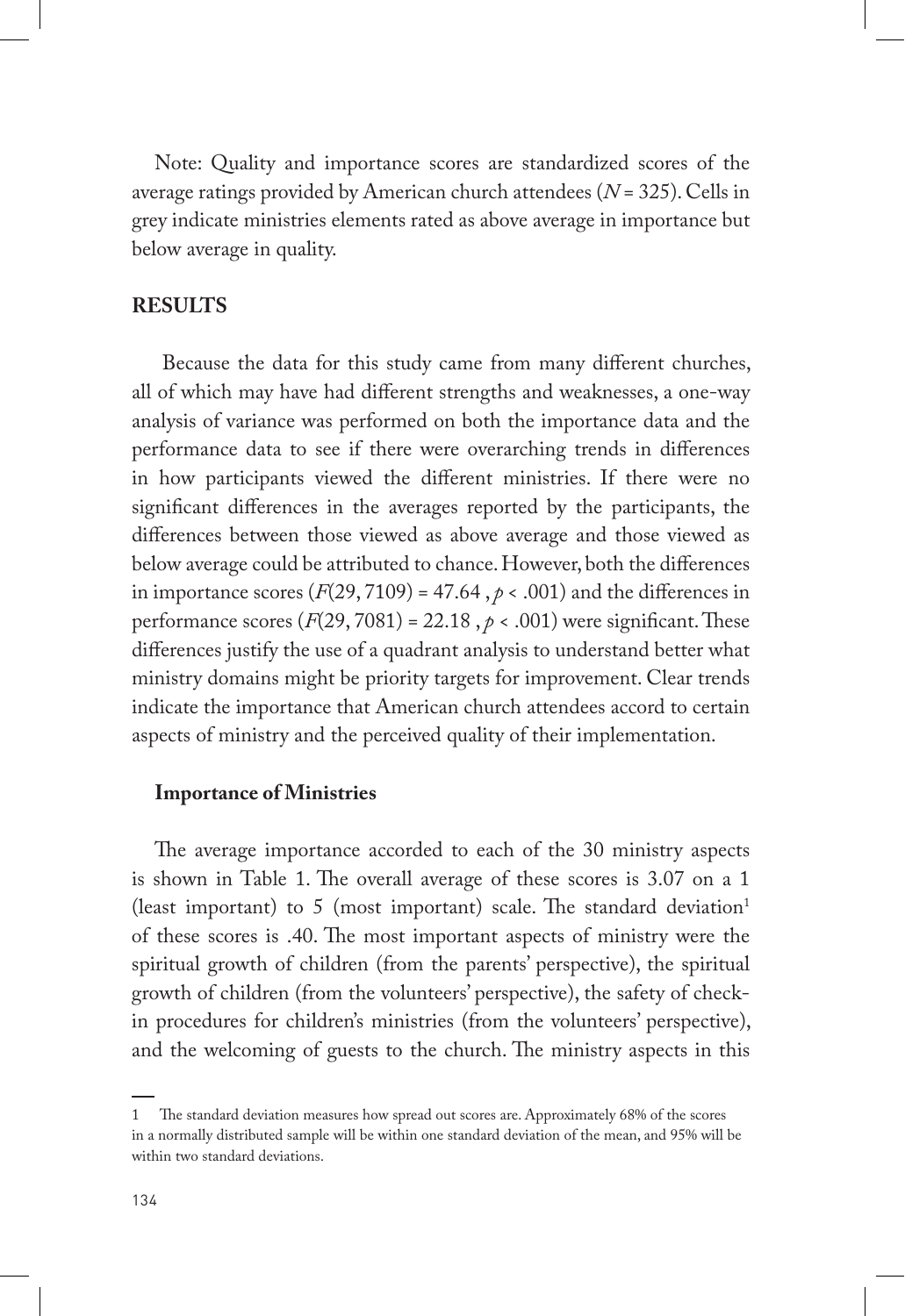survey that were rated the least important were church Bible reading plans, the age of the musicians, the choice of appropriate musical keys, and the online tithing software.

## **Quality of Ministries**

The average quality of the 30 ministry aspects is shown in Table 1. The overall average of these scores is 4.22 on a 1 (lowest quality) to 5 (highest quality) scale. The standard deviation of these scores is .43. The ministry aspects that were viewed as being of the highest quality were the efficiency of the check-in procedures for children's ministries (from the parents' perspective), the availability of volunteer opportunities, the personal welcome people felt in the church, and the preparation of musicians for the worship service. The aspects of ministry which were rated to be of the poorest quality were church Bible reading plans, church diversity, a sufficient selection of older songs used in worship services, and the church website.

#### **Quadrant Analysis**

Each importance and each quality score was transformed into a *z*-score2 to easily identify which ministry aspects were judged above and below average. These scores are graphically represented in Figure 1. A quadrant analysis indicates that most of the scores fall into either the High Quality/ High Importance or Low Quality/Low Importance quadrants. However, four ministry aspects are especially noteworthy because they fall into the Low Quality/High Importance quadrant: welcoming guests, parental notification systems, informing parents of what is taught in the children's and youth ministries (from the parents' point of view), and informing parents of what is taught in the children's and youth ministries (from the volunteer workers' point of view).

<sup>2</sup> A *z*-score is a transformation of a raw score that measures how many standard deviations away from the mean the raw score is. Negative *z*-scores indicate that the raw score is below the average and positive *z*-scores are above the mean.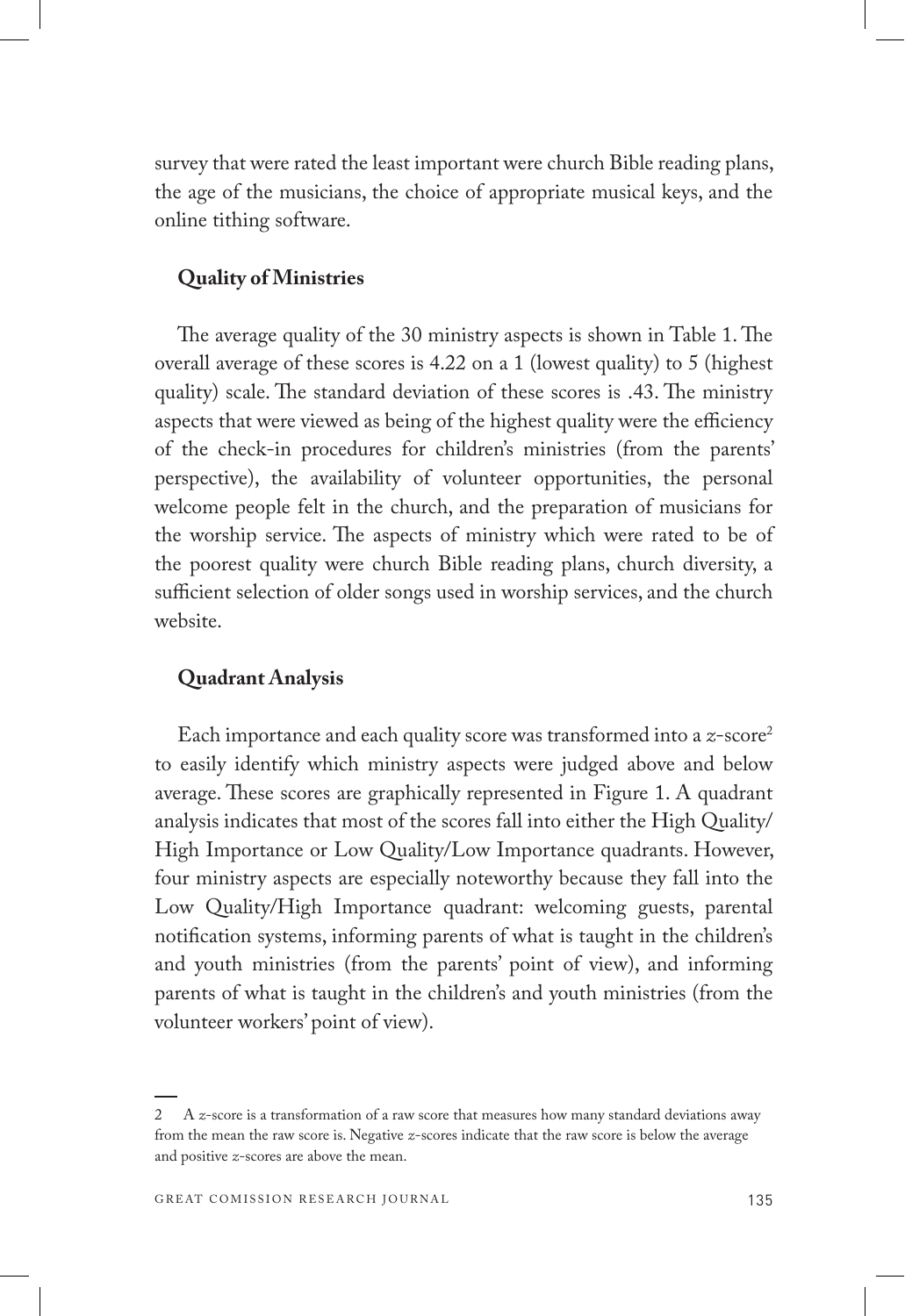**Figure 1***.* Importance and Quality of Ministry Elements. The vertical axis indicates the importance of the ministry element and the horizontal axis indicates the quality of the ministry element as judged by American church attendees (*N* = 325).



**Welcoming Guests.** Of the four ministries identified as Low Quality/ High Importance, "My church does a great job at welcoming and following up with first time guests" was rated as both the most important  $(z = 1.21)$ and as having the lowest quality  $(z = -.76)$ . To test if this problem area was observed especially by either older or younger church members, it was hypothesized that age was correlated with the perceived quality of the welcome and follow-up that visitors received. However, no significant correlation was found ( $r = .006$ ,  $p = .911$ , 2 tails). Thus, it appears that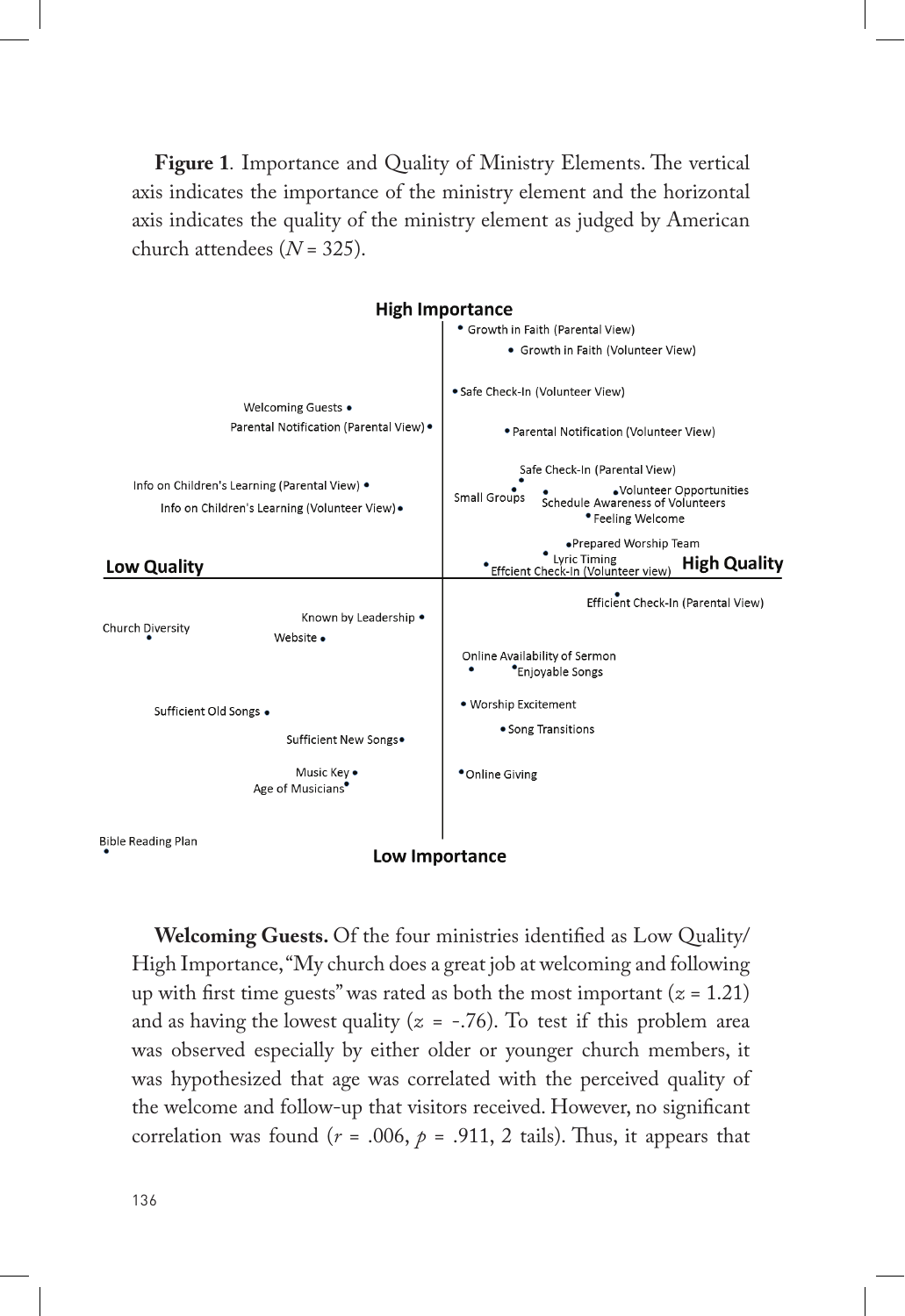church attendees of all ages believe that this is an important ministry but is lacking in quality.

**Parental Notification Systems.** The notification system used in one's church to inform parents of issues with their child was also in the quadrant of Low Quality/High Importance. The nature of such notification systems varies according to the age of a child. Since electronic parental notification systems for small children have been used in evangelical churches since at least the 1980s (e.g., illuminating large LED numbers in the sanctuary when an issue arose with a child in the nursery) and have since evolved in quality, it was hypothesized that parents of older children (e.g. junior high and high school students) would be less satisfied than parents of small children. To test this hypothesis, the correlation of the age of parents who had children or youth involved in the church and their satisfaction with the notification system was examined. There was a near significant negative correlation between parents' age and perceived quality of the parental notification system ( $r = -.244$ ,  $p = .057$ , 1 tail). This correlation means that older parents (e.g., parents of high school students) were less satisfied with the system than were younger parents (e.g., parents of children in the nursery). However, there was no significant correlation between the parents' age and the perceived importance of the parental notification system (*r* = -.08, *p* = .58, 2 tails). This lack of correlation means that parents of all ages believed this to be an important aspect of ministry, but the parents of high school students felt the quality was especially low.

**Informing Parents of What Children Learn.** Both parents and volunteer staff were asked about parents receiving information about what their children learn in the children's ministry or youth group. Both groups agreed that this was above average in importance but below average in quality. In addition, this appears to be a problem across ministries, occurring in both children's ministries and youth groups. There was no significant correlation between the parents' perceptions of how well they are informed and the parents' age  $(r = -.099, p = .52,$  two tails). Nor was there a significant correlation between the importance of being informed and the parents' age  $(r = .008, p = .96,$  two tails).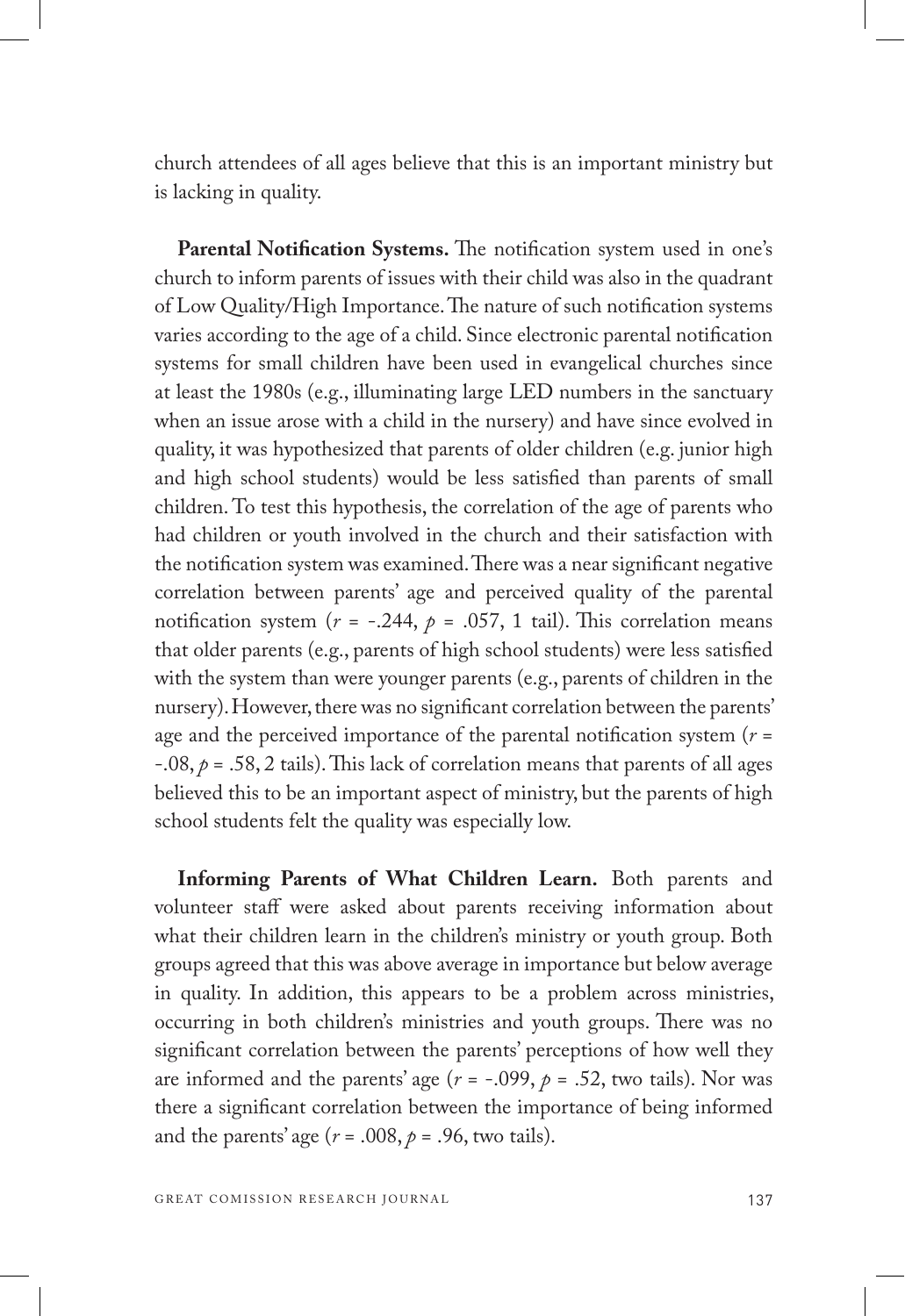## **Outlier Influence**

The importance and quality score of a church's Bible reading plan was an outlier in this study (see Figure 1). Both dimensions of the score were extremely low. To test whether this outlier influenced the results of the quadrant analysis, the data was re-analyzed without including information about the Bible reading plans. This re-analysis resulted in no changes in the quadrant Low Quality/High Importance. The same four ministry aspects remained: welcoming guests, parental notification systems, informing parents of what is taught in the children's and youth ministries (from the parents' point of view), and informing parents of what is taught in the children's and youth ministries (from the volunteer workers' point of view).

## **DISCUSSION**

This study has found three important areas of ministry in American churches that are perceived by lay church members to be carried out relatively poorly. First, American Christians believe that welcoming guests at the worship service is very important, but there is a general dissatisfaction with how churches do this. Second, parents of children involved in their church's ministries, especially the youth ministry, believe that a parental notification system is very important, but they are dissatisfied with how it is carried out in their church. Third, both volunteer workers and parents of children of all ages believe it is important for parents to be informed of what their children are learning at church, but they are dissatisfied with the information that they receive. These important issues can be addressed in several ways.

#### **Welcoming Guests**

How guests are welcomed to the church was rated as one of the most important ministries of the church. This ministry is most likely considered important because first-time visitors' response to their initial experience with a worship service will be one of the major factors that determine whether they will eventually become assimilated into the community or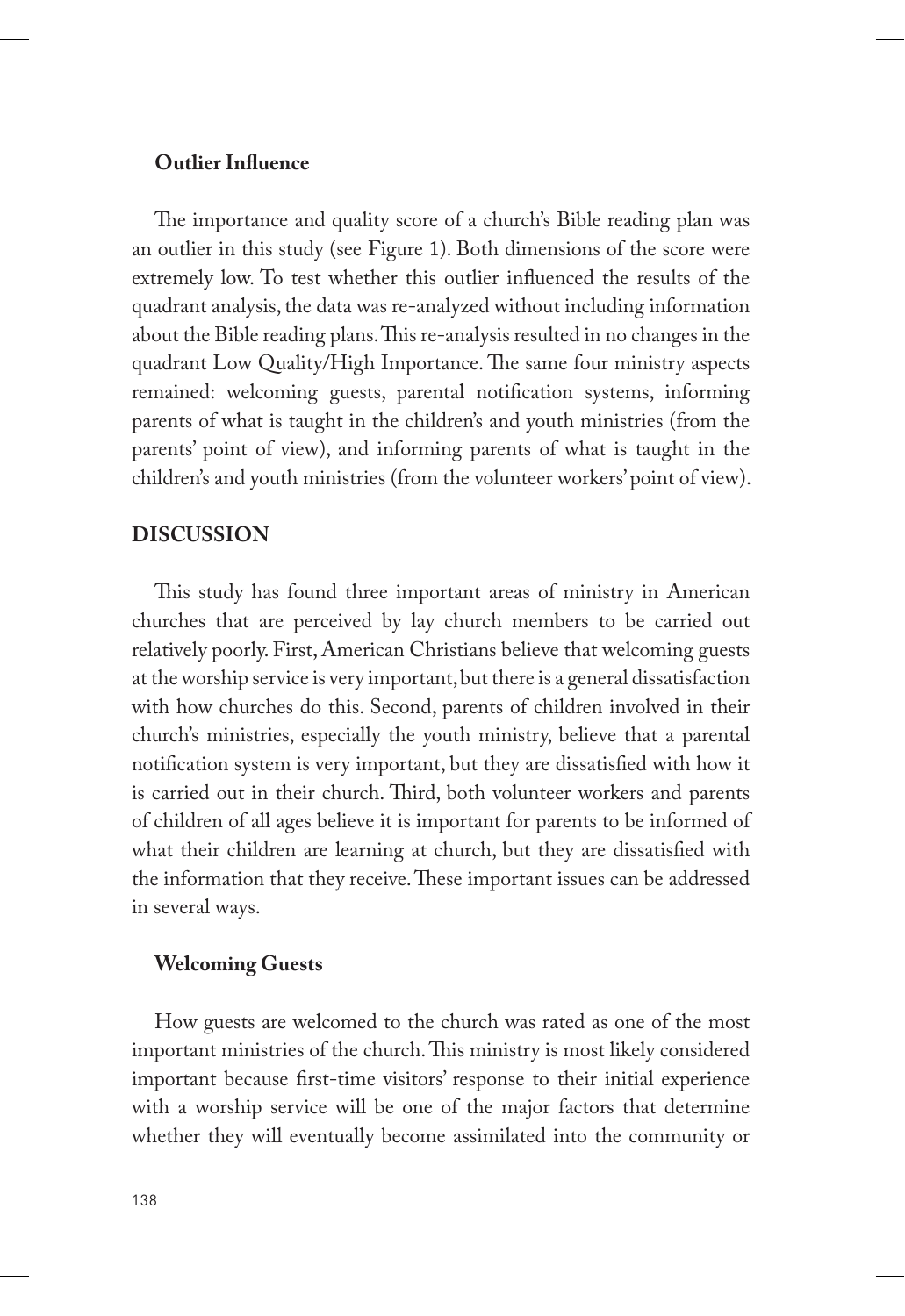not (Searcy & Easter, 2016; Searcy & Henson, 2007). Assimilation into the community is an essential step to serving Christ effectively within a church. For those guests who have not yet experienced the new birth, assimilation enables them to understand better what it means to follow Christ and be part of his body, allowing them to make a more informed decision concerning whether to follow Christ or not. For believers weak in the faith and not yet integrated into the community, assimilation allows them to become more certain of their faith as they see how faith expresses itself in the lives of individuals with whom they can relate (Dunaetz, 2016).

Compared to other ministries, American Christians view this ministry as carried out poorly, especially considering its importance. Perhaps the welcoming is limited to shaking hands with an older, semi-professional greeter that the visitor has nothing in common with and whom the visitor will never interact with again (except to shake hands when entering the worship service). Perhaps the welcoming consists of a 30-second mandatory "greet your neighbor" exercise included in the worship program. Such superficial greetings may be very awkward and something that many guests would normally try to avoid. If people who are already integrated into the church feel awkward interacting with greeters and others in the prescribed manner, it is logical that they would rate this ministry poorly.

Nelson Searcy of the Journey Church in New York City argues that intentionally welcoming visitors in a culturally relevant and meaningful way is a key component of assimilation because first impressions strongly influence whether the visitors return or not (Searcy & Easter, 2016; Searcy & Henson, 2007). This component includes managing first impressions of the church premises and assuring that the pre-worship service interactions are positive. A system of collecting information from visitors that enables follow-up is essential. This might mean that everyone in the service is strongly encouraged to fill out a connection card (either a physical card or a web-based form, perhaps in an easily downloadable app designed for the church); the example of others filling out a card or providing information on their phone will motivate the visitor to do the same. These connection cards should not ask for so much information that they become cumbersome. A name and email address and perhaps a cell-phone number are all that is necessary for effective follow up. However, the church must have in place a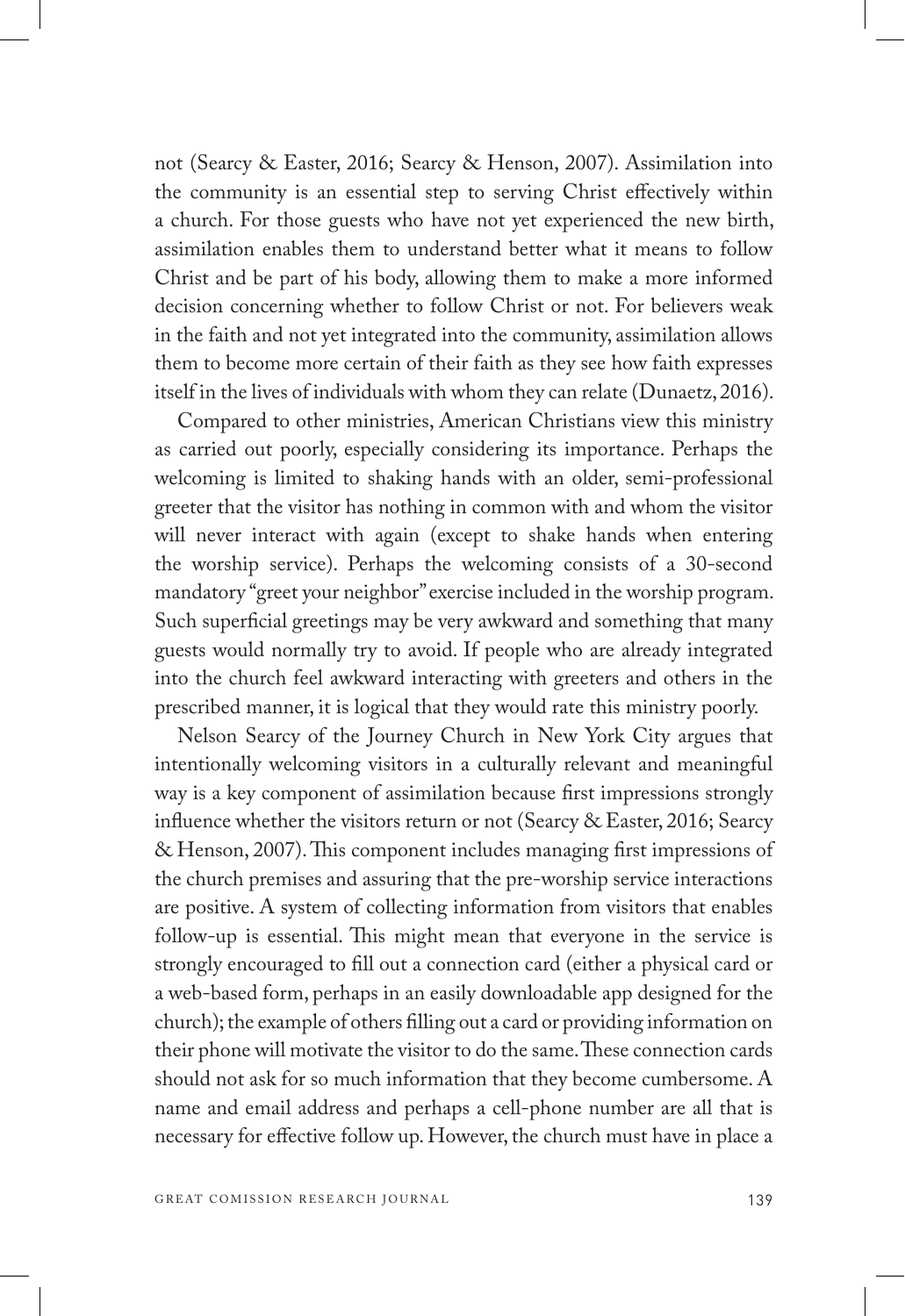system that ensures that all first and second-time visitors are contacted and provided with information that will enable them to make more permanent relationships with other people in the church through small groups or ministry opportunities.

Food and drink provided by a team ready to meet visitors can play an important role in welcoming guests. A coffee or small snack with an attractive person (e.g., someone who is warm and socially competent) that is the same age or at the same life stage as the visitor creates a positive impression of the church and provides an atmosphere where any desired information about the church can be provided (Sprecher, 1998; Tsui, Porter, & Egan, 2002). The presence of food or drink makes people feel at ease because food and drink consumption is a sign of safety and mutual acceptance (cf. Psalm 32:5).

The proper use of electronic technology can make greeting visitors more sincere, especially in large churches where first-time visitors are likely either to know someone who attends the church or to have a mutual friend with someone already in the church. An app that would enable first-time guests to find friends (or friends of friends) who are present at the same service (via Facebook, LinkedIn, Snapchat, Instagram, Twitter, etc.) could greatly assist in the assimilation process. The Facebook feature *Nearby Friends* (https://www.facebook.com/help/629537553762715/) could be used by visitors and regular attendees to quickly link visitors to people whom they already know during the worship service. Alternately, a more churchappropriate feature could be incorporated into an app designed specifically for the church. Besides encouraging existing, natural relationships to develop after the service (perhaps directing people to meet each other through GPS or at a small snack stand near an exit of the sanctuary), such an app could replace connection cards and provide relevant information about the worship service, the sermon, and the church.

#### **Parental Notification Systems**

Although a parental notification system, especially for youth and their parents, was deemed one of the more important aspects of a church's ministry, these systems were rated poorly by most of the parents concerned.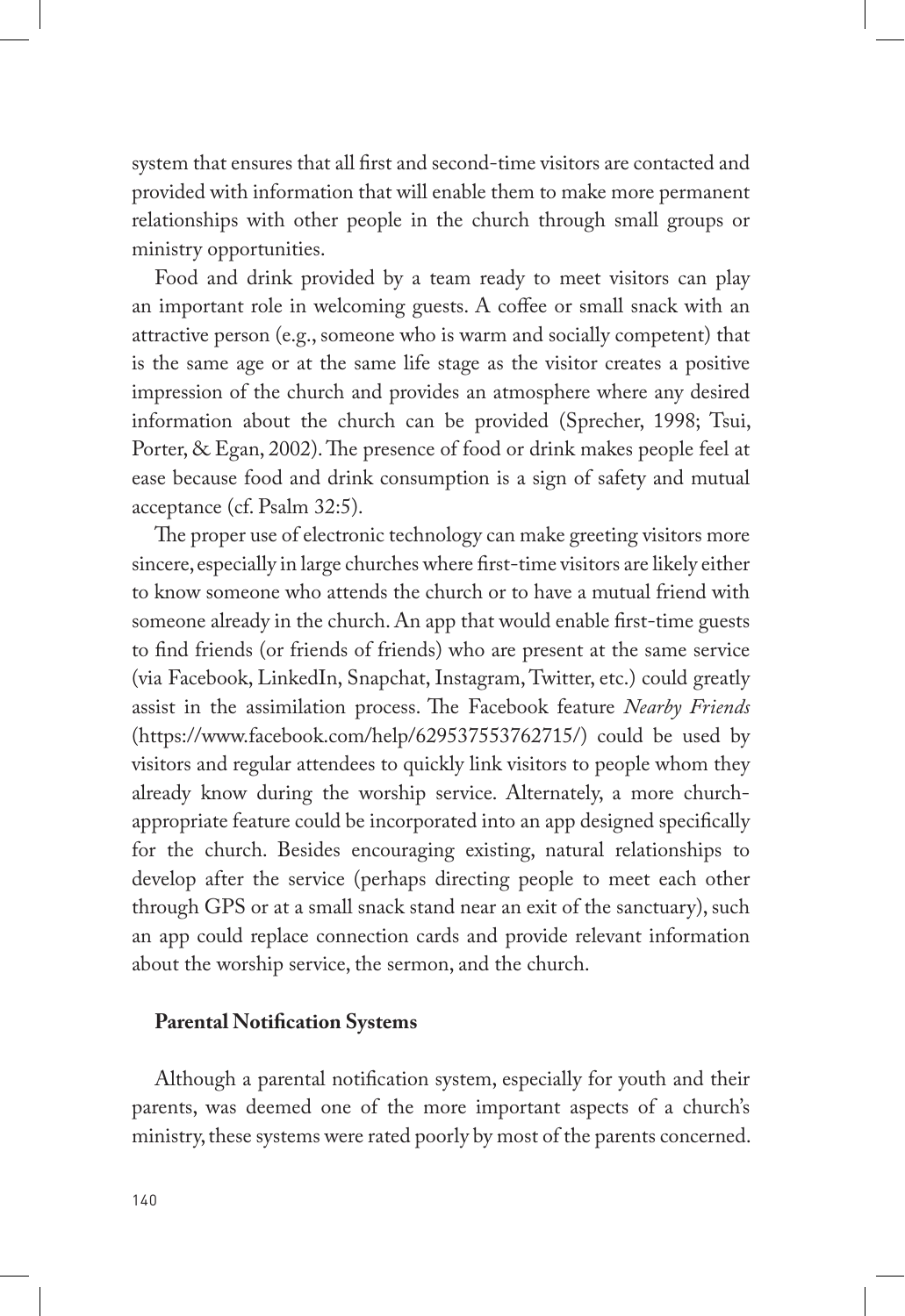Because youth want to become more and more independent, they are unlikely to complain to youth leaders that their parents are unhappy with a lack of live updates during their activities. Likewise, parents of youth likely do not want to come across as helicopter parents (LeMoyne & Buchanan, 2011). Thus, parental concern about lack of notification is likely to be rarely vocalized, and for this reason, church leaders might be unaware of it. Nevertheless, it is an important ministry that can be improved relatively easily.

Modern parents find themselves in a bind. They know that evening hours are the most dangerous hours for youth to be out, with the highest rates of criminality and anti-social behavior (Felson & Poulsen, 2003). In addition, the algorithms used by the news feeds of Facebook and other social media make salient the things that parents fear the most, increasing the perceived likelihood that their children will encounter danger. (Kramer, Guillory, & Hancock, 2014; Zuckerberg et al., 2010). On the other hand, they may very well be aware of the dangers of helicopter parenting, such as a decrease in the mental health and well-being of children with overmonitoring parents (LeMoyne & Buchanan, 2011). An effective parental notification system at church can allow parents to give age-appropriate freedom to their teenage children, and such a system can also meet the need for reassurance concerning their children's safety.

Simple group texts to the parents of the youth would likely be sufficient to keep parents informed of the well-being of their children. One text during the middle of the activity (to let parents know that their child is at the activity and no accidents have occurred) and one text at the end (to inform parents that the activity is over) would most likely satisfy the parents. If some accident did befall a child, this same database of phone numbers could be used to notify the child's parents of the issue.

Alternately, the youth staff can create a specific Twitter account directed at parents of the youth attending the church. During youth activities, regular tweets can describe the progression of the activity, with a special focus on safety. With Twitter, no database of parental phone numbers needs to be managed, but it is likely that many parents will repeatedly need instructions on how to use Twitter and how to follow the appropriate account.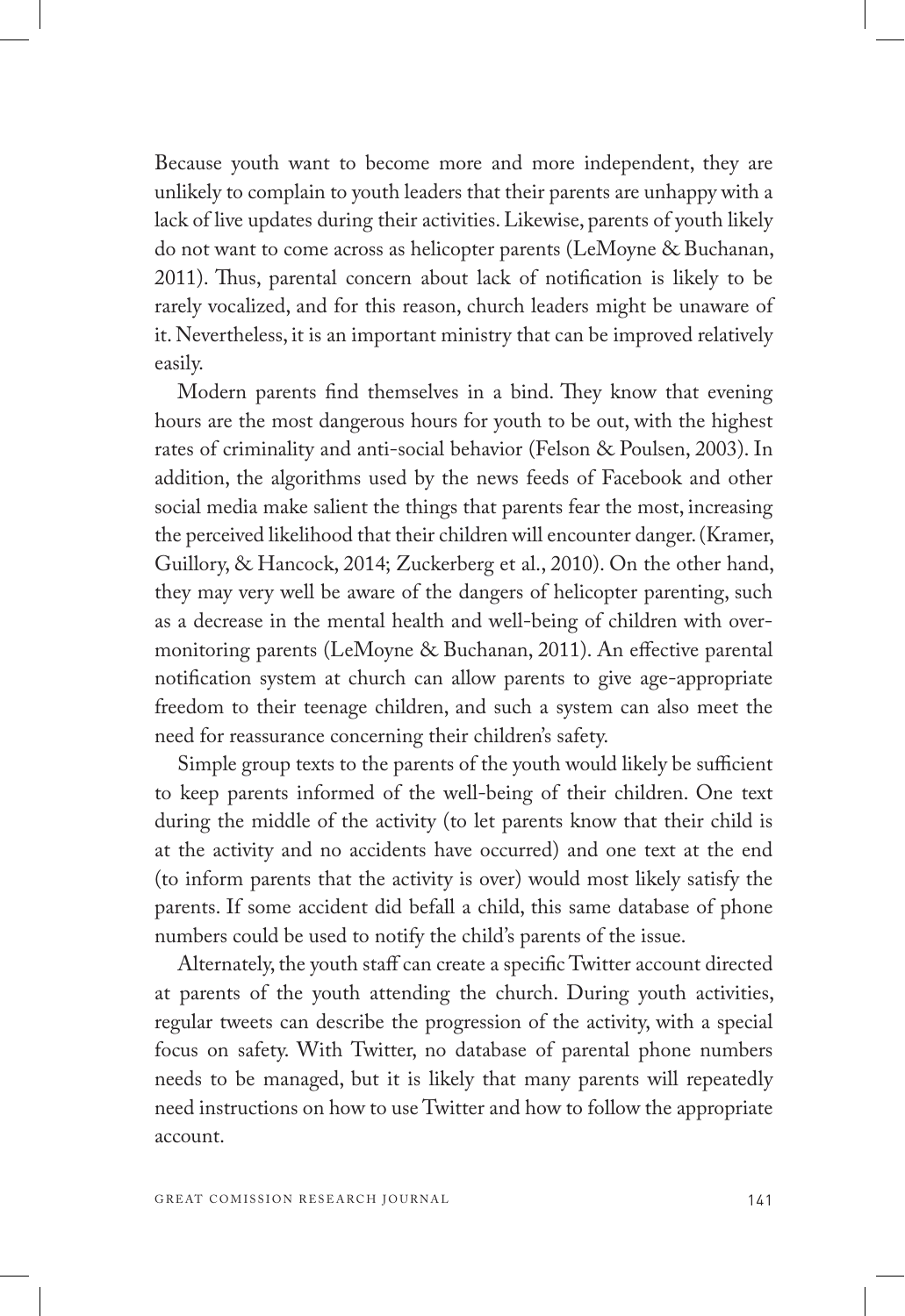## **Informing Parents of Curriculum**

Both parents and volunteer workers agreed that informing parents about the material covered in the children's and youth ministries was important but poorly carried out. The underlying assumption is that the material covered in church programs will have a greater effect if parents can interact with the child or teen concerning the curriculum. This greater effect is certainly present in the general education system (Desforges & Abouchaar, 2003; Jeynes, 2005), and there is no reason to doubt that it would be equally true in churches.

Traditional approaches to encouraging parental involvement (apart from recruiting parents as volunteers) include giving children handouts or memory verses to take home to potentially share with their parents. However, electronic communication, especially email, may make it more likely that the parent receives relevant information in a timely and useful form. Such information, perhaps sent twice weekly on Monday and Saturday, not only ensures that the parents are kept informed but also serves as a reminder to bring their child to church that week. The utility of this information could be increased by providing twice-a-year training opportunities for parents that are appropriate to the socio-demographic context of the community. The purpose of this training would be to help parents better raise their children, including how to integrate material from the children's program into a child's home life. Such training sessions for parents could also be integrated into other outreach ministries within the church.

## **Limitations and Future Research**

Several limitations to this study should be noted. First, this study has found certain ministry strengths and weaknesses of American churches, but it has examined relatively few areas of ministry, paying special attention to those which might easily be improved via technology. It has not examined many important ministries such as teaching and preaching, small groups, or worship. These ministries, of course, are likely to have far more impact on people than some of the ministry aspects considered in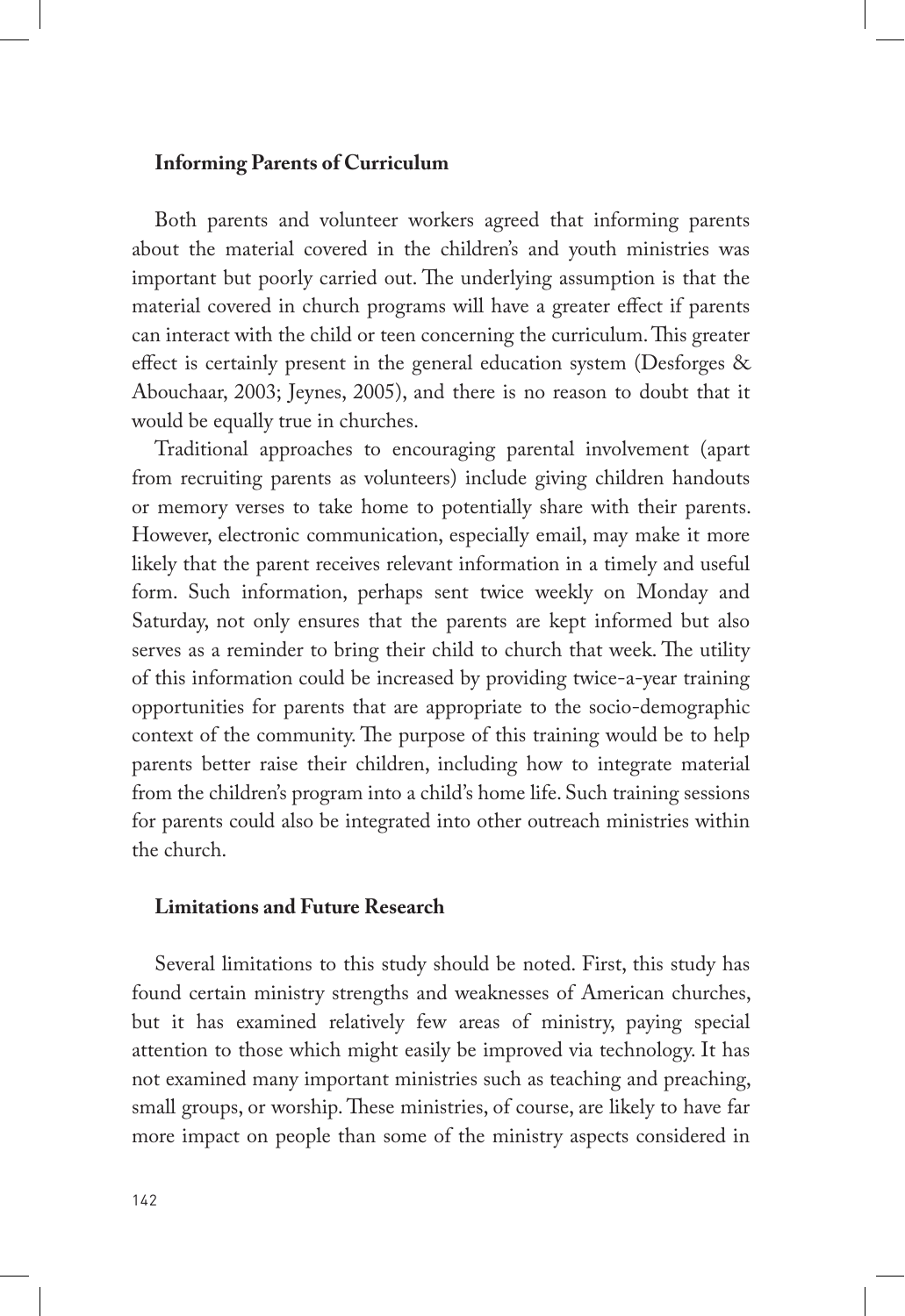this study. Future quadrant analysis studies of church ministries should examine a broader range of ministries.

A second limitation is that this study looks at American churches as a whole, not as individual churches. Although it provides information about how American church attendees typically view specific ministries, it provides no information about the ministries of any specific church. This information is a useful starting point for individual churches to reflect upon the ministries highlighted in this study which need improvement, but it in no way implies that any of these tendencies are present in a given church. Because quadrant analyses are simple and straightforward, individual churches could carry out similar studies, limiting their sample to people who attend the church being studied. Such a study would provide more specific and accurate information on which ministries people in the church think are important and which need improvement.

#### **Conclusion**

Designing church programs that meet the needs of either Christians or non-Christians is a manifestation of Christ's love. This study has examined what American church attendees believe is important in their churches and what they believe to be carried out well. The analysis of the data found three areas of ministry that are generally considered very important but poorly implemented: welcoming visitors, parental notification systems (especially for the youth ministry), and informing parents of what is being taught in the children's and youth ministries. If church leaders can improve these three important ministries, they will more effectively carry out Christ's call to love one another ( John 13:34) and to make disciples of all the earth (Matt. 28:18-19).

#### **Bibliography**

Bazerman, M. H., & Tenbrunsel, A. E. (2011). *Blind Spots: Why We Fail to Do What's Right and What to Do about It*. Princeton, NJ: Princeton University Press.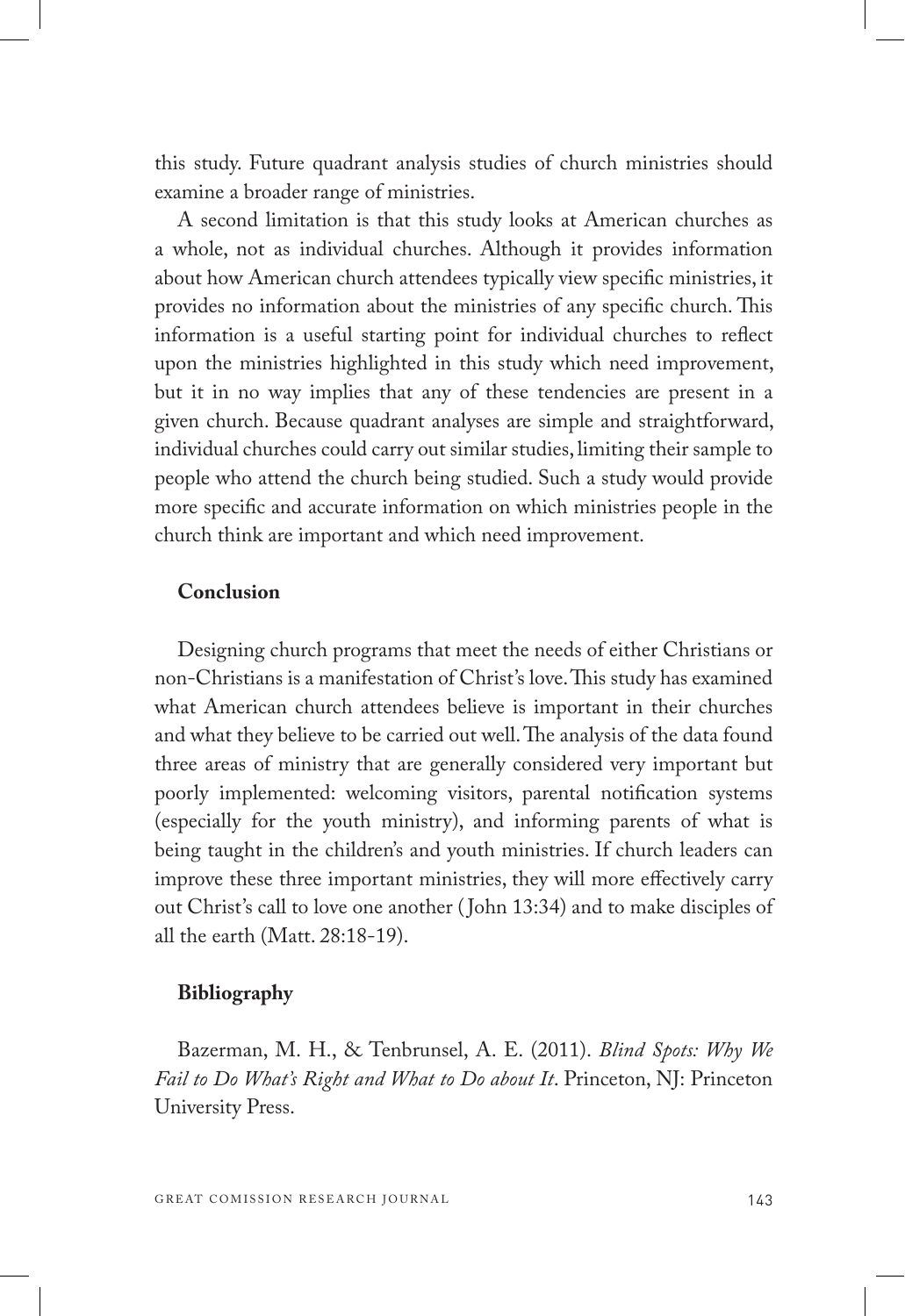Brabham, D. C. (2008). "Crowdsourcing as a Model for Problem Solving: An Introduction and Cases." *Convergence: The International Journal of Research into New Media Technologies, 14*, 75-90.

Desforges, C., & Abouchaar, A. (2003). *The Impact of Parental Involvement, Parental Support and Family Education on Pupil Achievement and Adjustment: A Literature Review*. Nottingham, UK: DFES Publications.

Dunaetz, D. R. (2010). "Organizational Justice: Perceptions of Being Treated Fairly." In D. Baker & D. Hayward (Eds.), *Serving Jesus with integrity: Ethics and accountability in mission* (pp. 197-221). Pasadena, CA: William Carey Library.

Dunaetz, D. R. (2016). "Missio-Logoi and Faith: Factors that Influence Attitude Certainty." *Missiology: An International Review, 44*, 66-77.

Ennew, C. T., Reed, G. V., & Binks, M. R. (1993). Importance-Performance Analysis and the Measurement of Service Quality. *European Journal of Marketing, 27*, 59-70.

Eppler, M. J., & Mengis, J. (2004). "The Concept of Information Overload: A Review of Literature from Organization Science, Accounting, Marketing, MIS, and Related Disciplines." *The Information Society: An International Journal, 20*, 325-344.

Estellés-Arolas, E., & González-Ladrón-De-Guevara, F. (2012). "Towards an Integrated Crowdsourcing Definition." *Journal of Information Science, 38*, 189-200.

Felson, M., & Poulsen, E. (2003). "Simple Indicators of Crime by Time of Day." *International Journal of Forecasting, 19*, 595-601.

Jeynes, W. H. (2005). "A Meta-Analysis of the Relation of Parental Involvement to Urban Elementary School Student Academic Achievement." *Urban Education, 40*, 237-269.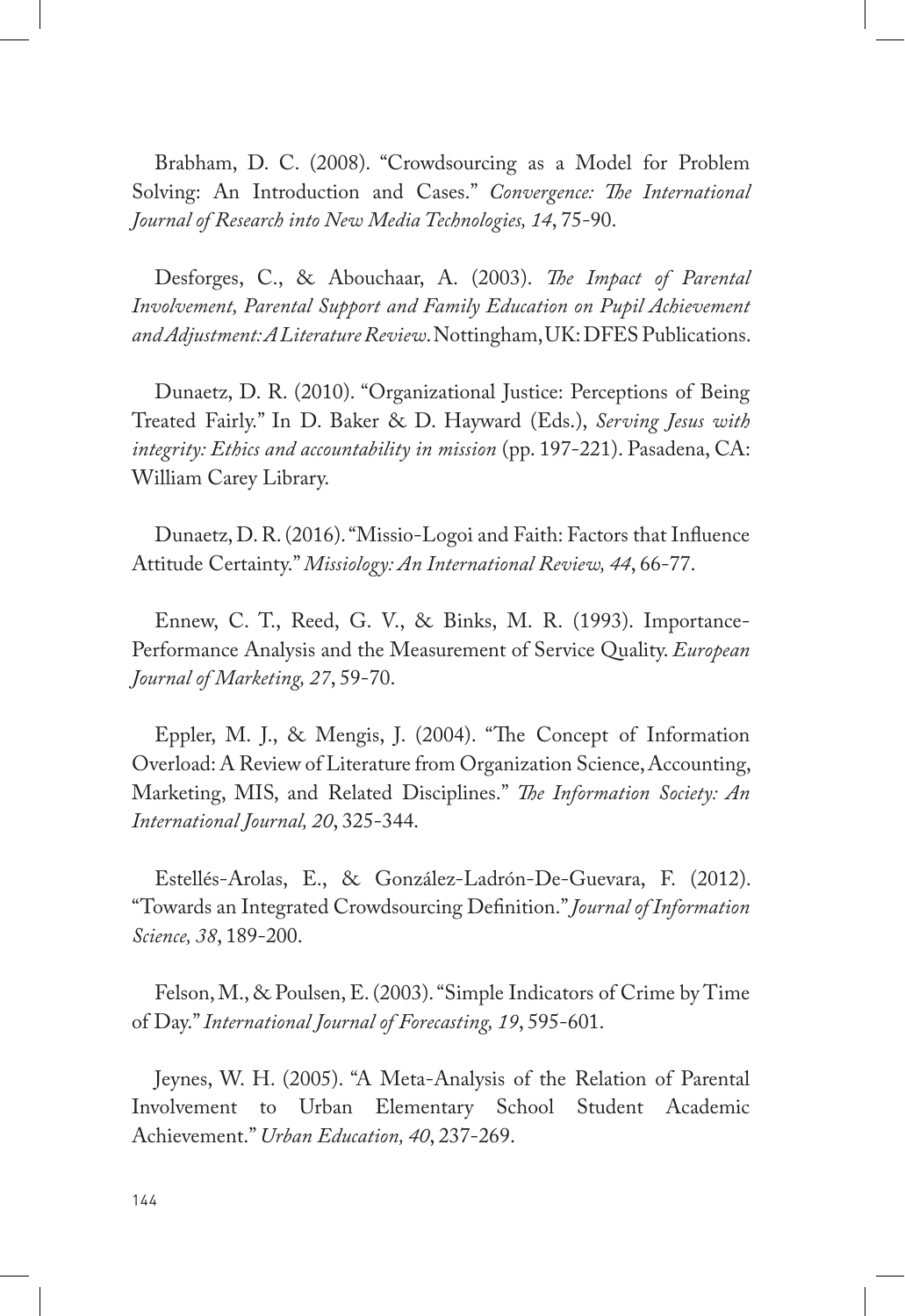Kahneman, D. (2011). *Thinking, Fast and Slow*. New York, NY: Farrar, Straus and Giroux.

Kramer, A. D., Guillory, J. E., & Hancock, J. T. (2014). "Experimental Evidence of Massive-Scale Emotional Contagion through Social Networks." *Proceedings of the National Academy of Sciences, 111*, 8788-8790.

LeMoyne, T., & Buchanan, T. (2011). "Does "Hovering" Matter? Helicopter Parenting and Its Effect on Well-Being." *Sociological Spectrum, 31*, 399-418.

Little, C. R. (2016a). "The Case for Prioritism: Part 1." *The Great Commission Research Journal, 7*, 139-162.

Little, C. R. (2016b). "The Case for Prioritism: Part 2." *The Great Commission Research Journal, 8*, 6-20.

Martilla, J. A., & James, J. C. (1977). "Importance-Performance Analysis." *The Journal of Marketing, 41*, 77-79.

Searcy, N., & Easter, M. C. (2016). "How Donald McGavran Has Impacted One Urban Church Plant and Indirectly Influenced Thousands of Other Churches: An Analysis of the Journey Church of the City." *Great Commission Research Journal, 8*, 21-31.

Searcy, N., & Henson, J. (2007). *Fusion: Turning First-Time Guests into Fully-Engaged Members of Your Church*. Grand Rapids, MI: Baker Books.

Sprecher, S. (1998). "Insiders' Perspectives on Reasons for Attraction to a Close Other." *Social Psychology Quarterly, 61*, 287-300.

Tsui, A. S., Porter, L. W., & Egan, T. D. (2002). "When Both Similarities and Dissimilarities Matter: Extending the Concept of Relational Demography." *Human Relations, 55*, 899-929.